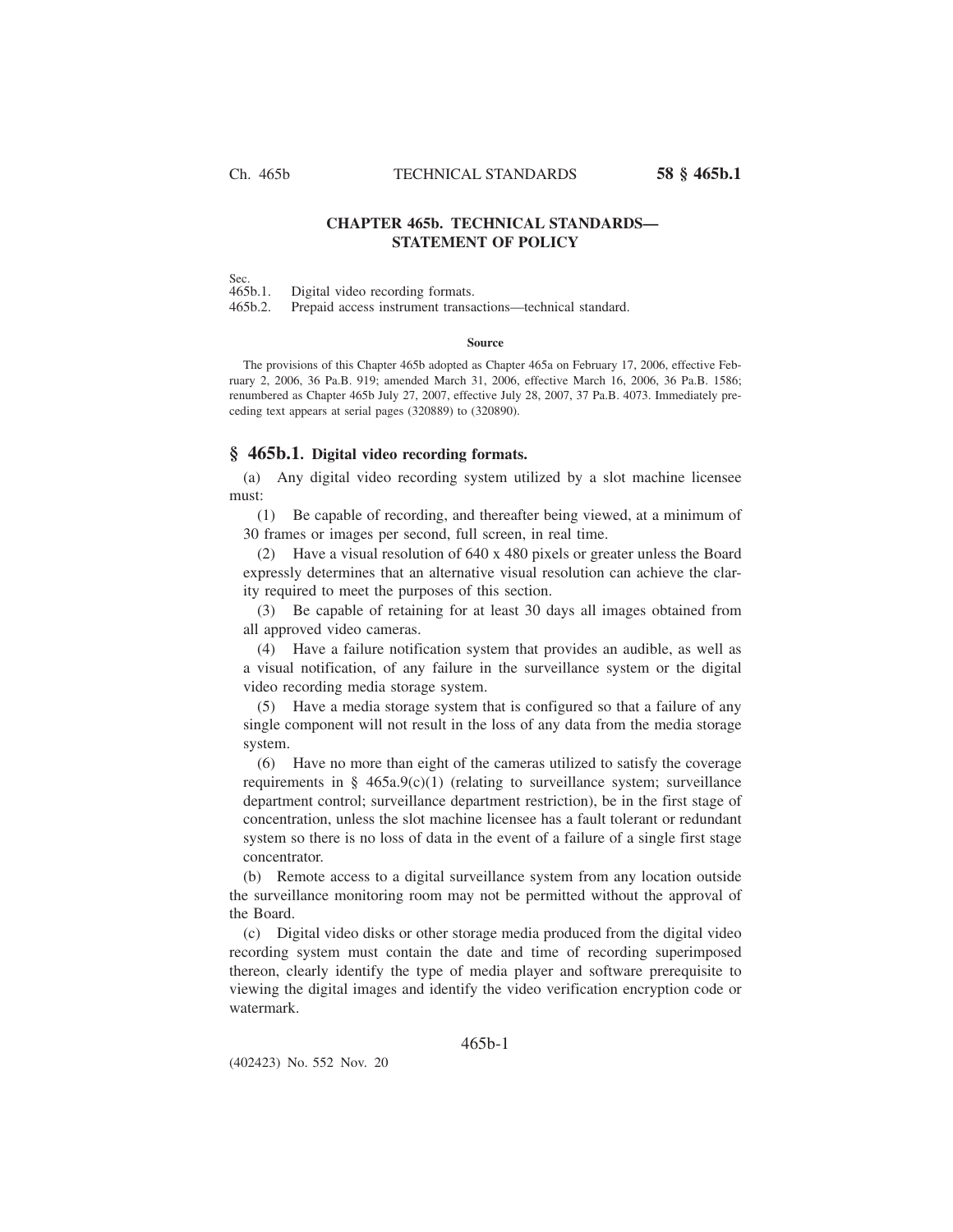(d) Details with regard to the digital video recording system's video verification encryption code or watermark shall be provided to the Board, at no cost to the Board, prior to the inspection and approval of the system.

(e) The slot machine licensee's contingency plan required under § 465a.9(f) must expressly provides that any failure in a digital video recording media storage system must be repaired or replaced within 8 hours of the failure.

(f) The Board may waive one or more of the requirements or technical standards applicable to a surveillance system upon a determination that the nonconforming surveillance system nonetheless provides for adequate and effective surveillance of activities inside and outside the licensed facility.

### **Cross References**

This section cited in 58 Pa. Code § 465a.10 (relating to surveillance system recording formats).

## **§ 465b.2. Prepaid access instrument transactions—technical standard.**

(a) The following words and terms, when used in this section, have the following meanings, unless the context clearly indicates otherwise:

*Cashless wagering system*—The collective hardware, software, communications technology and other ancillary equipment used to facilitate prepaid access instrument transactions at a slot machine, gaming table, cashier's cage or sportsbook.

*Prepaid access instrument*—A card, code, electronic serial number, mobile identification number, personal identification number or similar device that:

(i) Allows patron access to funds that have been paid in advance and can be retrieved or transferred through the use of the device.

(ii) Qualifies as an access device for purposes of Regulation E issued by the Board of Governors of the Federal Reserve System under 12 CFR Part 205 (relating to electronic fund transfers (Regulation E)).

(iii) Must be distributed by a slot machine licensee or its affiliates to be considered a cash equivalent at the slot machine licensee's licensed facility or the location of the slot machine licensee's affiliates.

(iv) Must be used in conjunction with an approved cashless wagering system or electronic credit system to transfer funds for gaming purposes.

*Prepaid access instrument account*—An account established by a patron with a slot machine licensee or table games certificateholder in which a player deposits funds that may be accessed by means of a prepaid access instrument to purchase value chips at a gaming table, withdraw cash or purchase a gaming voucher at the cage, purchase slot credits at a slot machine, purchase credits on a fully automated electronic gaming table or electronic wagering terminal, pay entry fees to participate in a slot machine, table game or sports wagering tournament, or to place a sports wager at a sportsbook with a sports wagering ticket writer or on a sports wagering self-service kiosk.

### 465b-2

(402424) No. 552 Nov. 20

*2020 Commonwealth of Pennsylvania*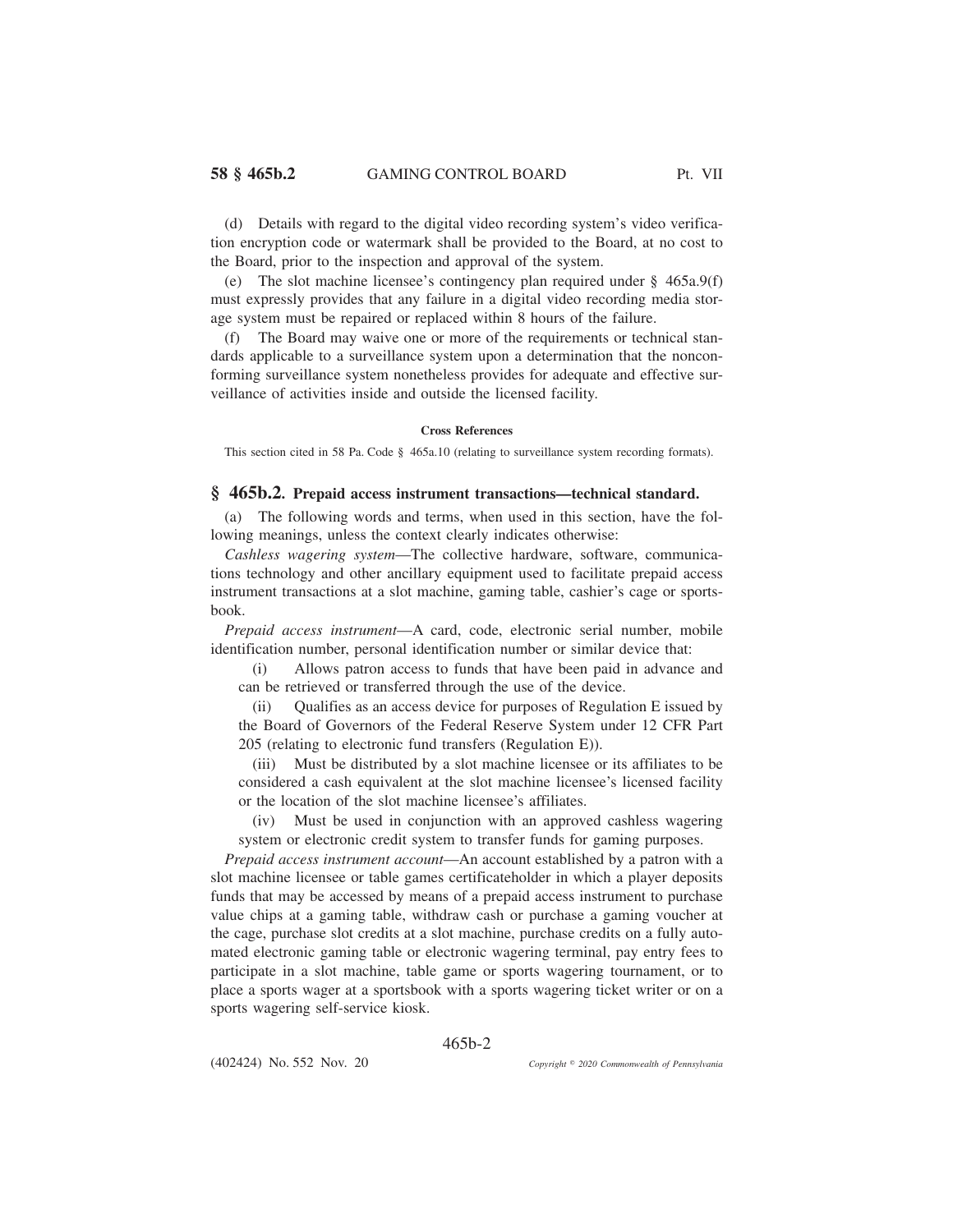(b) A slot machine licensee or table games certificateholder may utilize an electronic credit system approved for use under 58 Pa. Code § 609a.19 (relating to use of an electronic credit system for the processing of Counter Checks and customer deposits) or an approved cashless wagering system to process prepaid access instrument transactions for the purchase of value chips at a gaming table, withdrawal of cash or purchase of a gaming voucher at the cage, purchase of slot credits at a slot machine, purchase of credits on a fully automated electronic gaming table or electronic wagering terminal, payment of entry fees to participate in a slot machine, table game or sports wagering tournament, or the placement a sports wager at a sportsbook with a sports wagering ticket writer or on a sports wagering self-service kiosk.

(c) A slot machine licensee or table games certificateholder that elects to utilize an electronic credit system or cashless wagering system to process prepaid access instrument transactions shall submit internal controls specifying all of the following:

(1) Which positions, as described in the slot machine licensee or table game certificateholder's jobs compendium, will have administrator, accounting and revenue audit, and cage function access to the electronic credit system or cashless wagering system, and the functions or permissions assigned to each of those roles. The slot machine licensee or table games certificateholder shall submit a narrative description of the permissions for each of the roles and the level of access assigned.

(2) Which positions will have permission to reset a patron's personal identification number (PIN).

(3) How a patron's prepaid access instrument account may be established with the slot machine licensee or table games certificateholder, including procedures for identity and age verification and checks against the Board's involuntary exclusion and self-exclusion lists.

(4) How a patron's prepaid access instrument account may be funded by the patron through external sources (that is, credit card, debit card, Automated Clearing House (ACH) transaction, wire transfer, prepaid card, cash or cash equivalent, and the like), including any limits the certificateholder may impose on prepaid access instrument deposits or transactions.

(5) The policies and procedures to be implemented relating to how the slot machine licensee or table games certificateholder will process prepaid access instrument transactions at slot machines, gaming tables, fully automated electronic gaming tables, electronic wagering terminals, the cashier's cage and the sportsbook.

(6) How a patron's value chips, slot credits, electronic gaming credits, tournament winnings, gaming vouchers or winning sports wagering tickets may be added back to the patron's prepaid access instrument account at a slot machine, gaming table, cashier's cage or sportsbook.

465b-3

(402425) No. 552 Nov. 20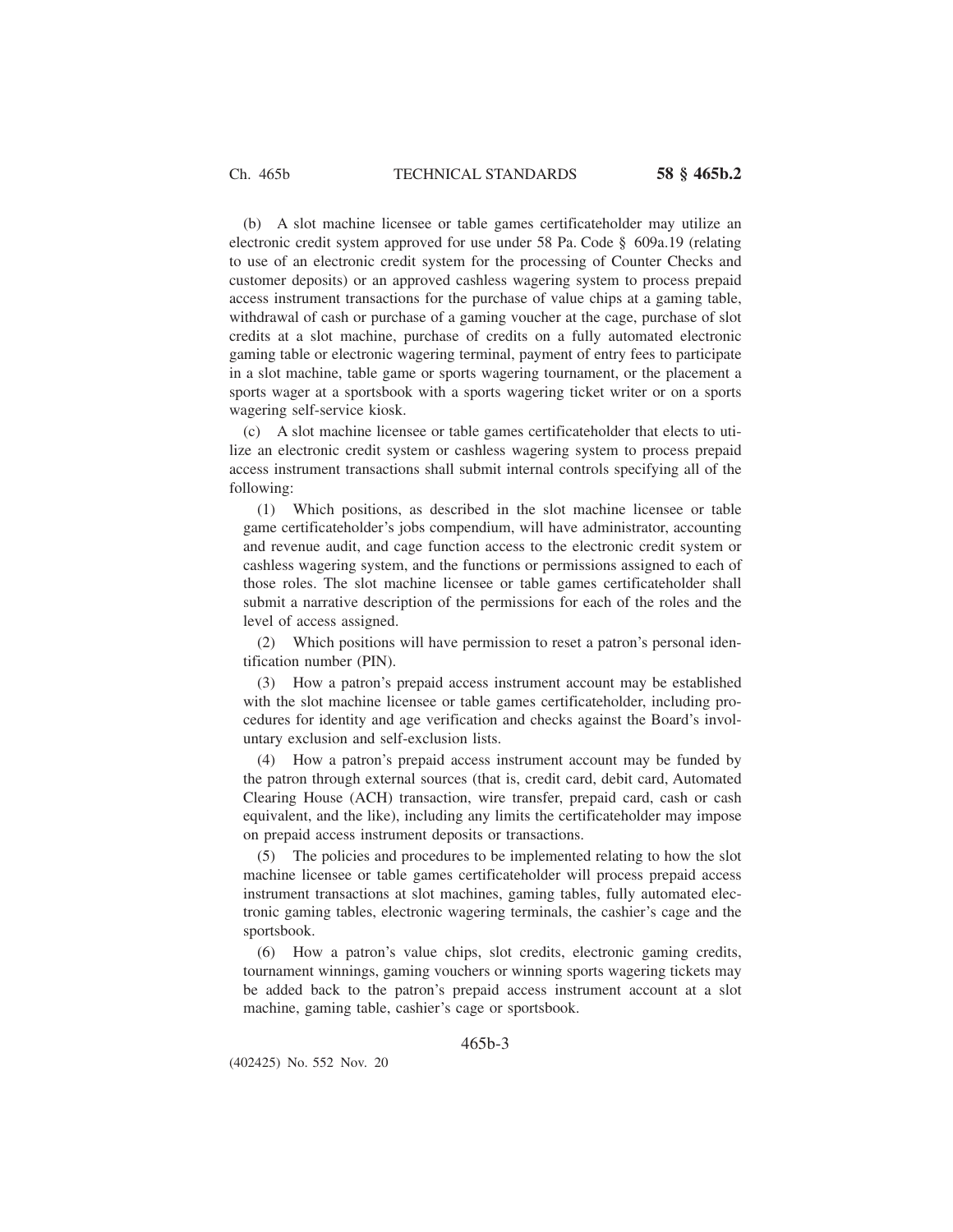(7) The flow of receipts and the reports generated through the revenue process.

(8) How a voided transaction in the electronic credit system or cashless wagering system will be processed, specifying which positions will have authority to void a transaction, ensuring that at least two employees with no incompatible functions process the void and that a detailed explanation for the void is recorded in the electronic credit system or other cashless wagering system.

(9) How prepaid access instrument transactions will be processed and accurately recorded if the electronic credit system or cashless wagering system becomes inoperable.

(d) Prior to implementing an electronic credit system or cashless wagering system to process prepaid access instrument transactions, the slot machine licensee or table games certificateholder shall establish and receive approval from Board staff to conduct a test period of the electronic credit system or cashless wagering system and any associated devices. If the slot machine licensee or table games certificateholder has already been approved to use an electronic credit system for processing Counter Check or customer deposit transactions under § 609a.19, a new test period to test the prepaid access instrument transaction functionality shall also be conducted. No prepaid access instrument transactions may occur until approval is granted by the Board's Executive Director.

(e) To establish a prepaid access instrument account for a patron, the patron shall establish a PIN to access the funds in the prepaid access instrument account, which must be an encrypted PIN.

(f) After creating a prepaid access instrument account with the slot machine licensee or table games certificateholder, the patron shall be issued a prepaid access instrument to access the funds deposited in the prepaid access instrument account at a slot machine, fully automated gaming table, electronic wagering terminal, gaming table, cashier's cage or sportsbook.

(1) The prepaid access instrument issued by the slot machine licensee or table games certificateholder may be in the form of a card, code, electronic serial number, mobile identification number, personal identification number or similar device.

(2) The slot machine licensee certificateholder may implement an electronic credit system or cashless wagering system that links a patron's prepaid access instrument account to the patron's player rewards program card and permit a patron to use that card to conduct prepaid access instrument transactions.

(g) Patron deposits or transfers to the prepaid access instrument account may be completed in the following ways:

(1) Deposits of cash or cash equivalents at the cashier's cage.

(2) Cashier's cage deposits with a credit card, debit card, ACH transaction or wire transfer through a device connected to the electronic credit system or cashless wagering system.

### 465b-4

(402426) No. 552 Nov. 20

*2020 Commonwealth of Pennsylvania*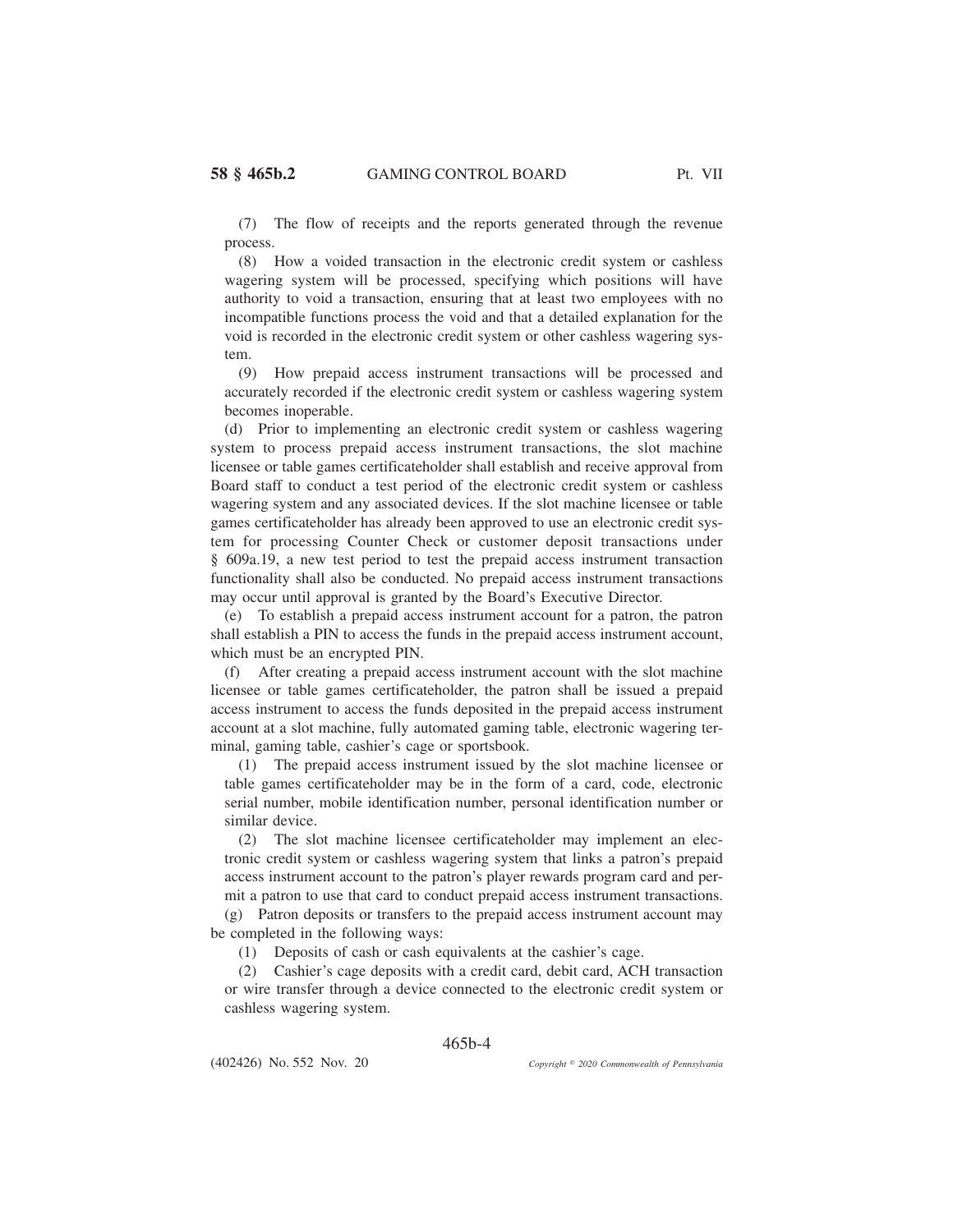(3) Online or mobile deposits with a credit card, debit card, ACH transaction or wire transfer through the certificateholder's web site or a mobile application.

(4) Cash-out transactions of any remaining credits on the credit meter a slot machine, fully automated electronic gaming table or electronic wagering terminal back to the patron's prepaid access instrument account.

(5) Cash-out transactions of value chips at a gaming table back to the patron's prepaid access instrument account.

(6) Deposits of cash at a ticket writer window or sports wagering selfservice kiosk in a sportsbook, or the redemption of a winning sports wagering ticket and the transfer of winnings to the patron's prepaid access instrument account.

(7) Any other method as approved by the Board.

(h) For transactions involving funds deposited in a patron's prepaid access instrument account utilizing an electronic credit system or other cashless wagering system, if the transaction is conducted:

(1) At a gaming table to purchase value chips, a table games dealer, boxperson or previously listed person shall use an approved device connected to the electronic credit system or cashless wagering system that is either assigned to and positioned at the gaming table or a portable device kept at the pit stand and shall process the transaction in accordance with the procedures set forth in the slot machine licensee's or table game certificateholder's internal controls. After the transaction is complete and value chips are distributed to the patron, a document evidencing the prepaid access instrument transaction shall be generated and placed in the drop box.

(2) At the cage to withdraw cash or purchase a gaming voucher, a cage cashier shall use an approved device connected to the electronic credit system or cashless wagering system and shall process the transaction in accordance with the procedures set forth in the slot machine licensee's or table game certificateholder's internal controls. After the transaction is complete and the cash or gaming voucher has been distributed to the patron, a document evidencing the prepaid access instrument transaction shall be generated and placed in the cashier's impressed inventory.

(3) At a slot machine, fully automated electronic gaming table or electronic wagering terminal, a patron shall use an approved device connected to the electronic credit system or cashless wagering system that is affixed to the slot machine, fully automated electronic gaming table or electronic wagering terminal to process the prepaid access instrument transaction in accordance with the procedures set forth in the slot machine licensee's or table game certificateholder's internal controls. After the transaction is complete, the credits purchased shall be put on the credit meter on the slot machine, fully automated electronic gaming table or electronic wagering terminal. The electronic credit system or cashless wagering system shall properly account for and record all

465b-5

(402427) No. 552 Nov. 20